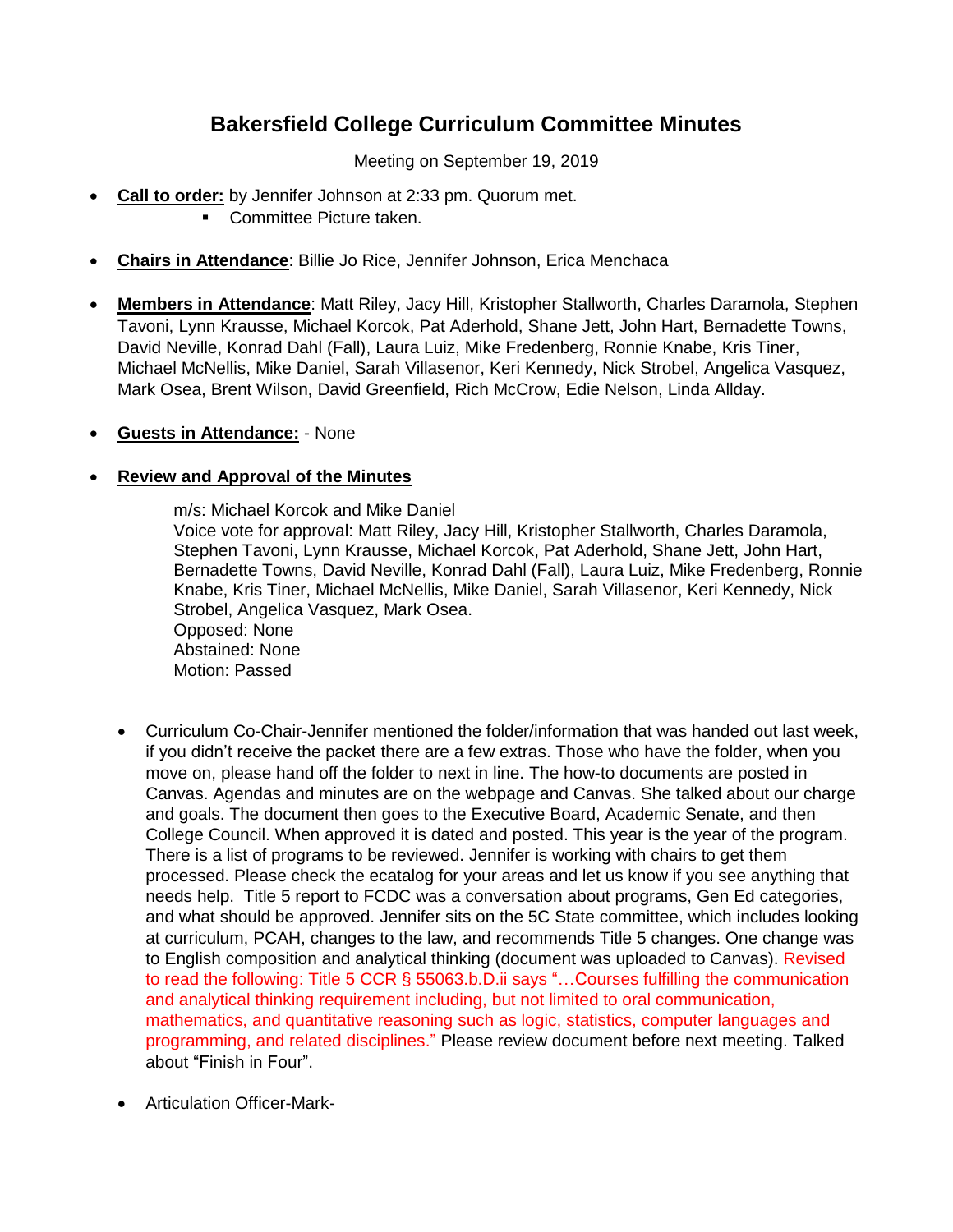- $\circ$  UC TCA decisions are being released. Affected departments will be notified of the UC decision.
- $\circ$  If departments would like to appeal a UC TCA decision, appeals will only be accepted from October 1<sup>st</sup> through October 10<sup>th</sup>.
- $\circ$  Presented information on what constitutes CSU Transferability and UC Transferability.
- Assessment Co-Chair-Brent- at the last Assessment Committee meeting they reviewed their charge and goals which were sent to eBoard. The committee is trying to norm language in assessment and program review. PLO and SLO assessments were assigned.
- **Opportunities to Address the Committee** 2 minutes per item-none
- **Additions to the Agenda-** None

## **Unfinished Business-**

 $\overline{\circ}$  Content Review (2<sup>nd</sup> read and vote)-updated form and it is now fillable.

m/s: Matt Riley and Michael McNellis Voice vote for approval: Matt Riley, Jacy Hill, Kristopher Stallworth, Charles Daramola, Stephen Tavoni, Lynn Krausse, Michael Korcok, Pat Aderhold, Shane Jett, John Hart, Bernadette Towns, David Neville, Konrad Dahl (Fall), Laura Luiz, Mike Fredenberg, Ronnie Knabe, Kris Tiner, Michael McNellis, Mike Daniel, Sarah Villasenor, Keri Kennedy, Nick Strobel, Angelica Vasquez, Mark Osea. Opposed: None Abstained: None Motion: Passed

o SLO Mapping Form (2<sup>nd</sup> read and vote)-discussion on multiple programs, Brent said he would attach an example.

> m/s: Lynn Krausse and Pat Aderhold Voice vote for approval: Matt Riley, Jacy Hill, Kristopher Stallworth, Charles Daramola, Stephen Tavoni, Lynn Krausse, Michael Korcok, Pat Aderhold, Shane Jett, John Hart, Bernadette Towns, David Neville, Konrad Dahl (Fall), Laura Luiz, Mike Fredenberg, Ronnie Knabe, Kris Tiner, Michael McNellis, Mike Daniel, Sarah Villasenor, Keri Kennedy, Nick Strobel, Angelica Vasquez, Mark Osea. Opposed: None Abstained: None Motion: Passed

 $\circ$  Committee Charge and Goals ( $2<sup>nd</sup>$  read and vote)-

#### Charge:

m/s: Michael Korcok and Pat Aderhold

Voice vote for approval: Matt Riley, Jacy Hill, Kristopher Stallworth, Charles Daramola, Stephen Tavoni, Lynn Krausse, Michael Korcok, Pat Aderhold, Shane Jett, John Hart, Bernadette Towns, David Neville, Konrad Dahl (Fall), Laura Luiz, Mike Fredenberg, Ronnie Knabe, Kris Tiner, Michael McNellis, Mike Daniel, Sarah Villasenor, Keri Kennedy, Nick Strobel, Angelica Vasquez, Mark Osea. Opposed: None Abstained: None Motion: Passed